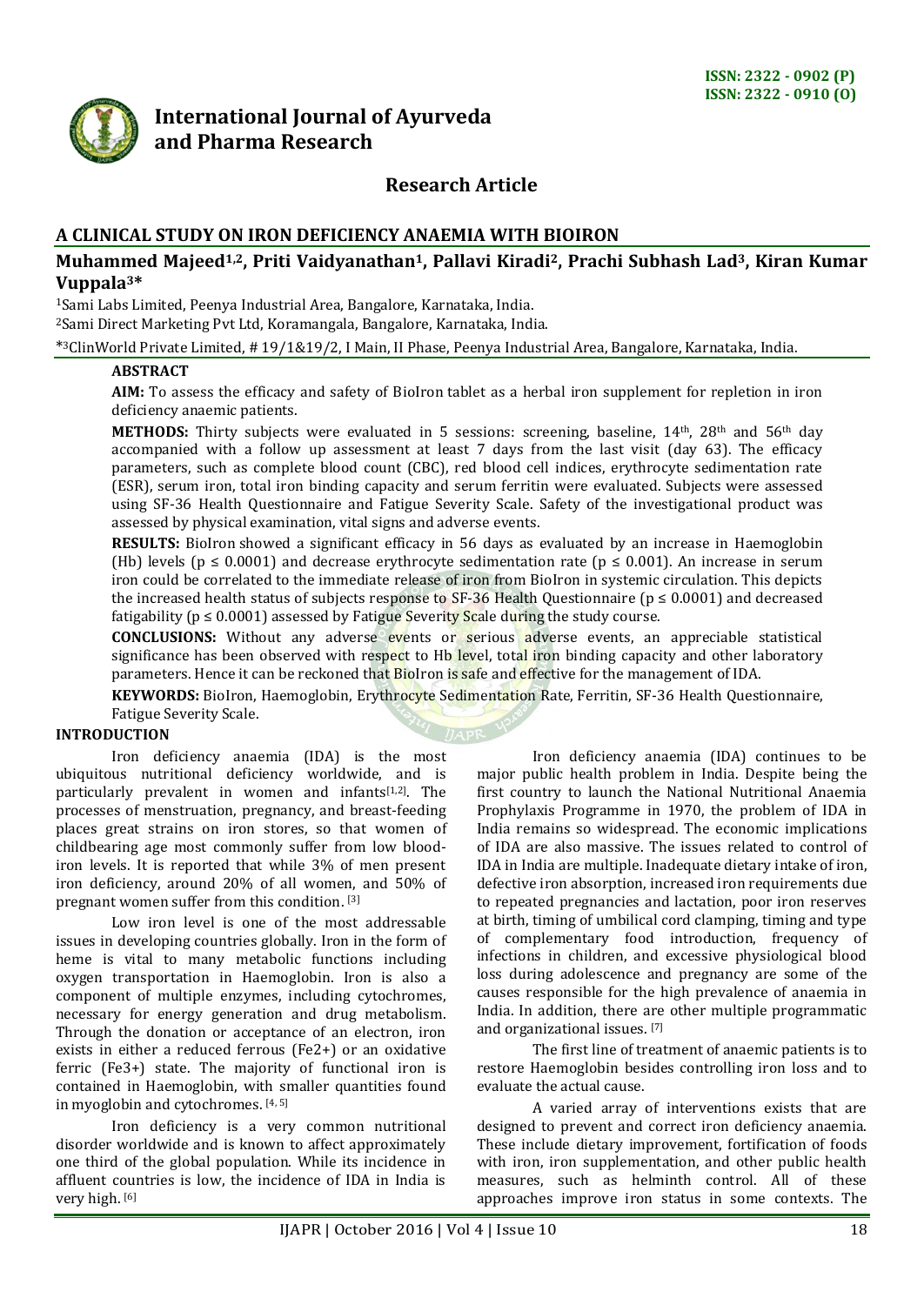appropriate use of iron supplements will be an important part of anaemia control programs in almost all contexts. [8]

Physicians are often faced with the challenge in managing iron deficiency anaemia with oral iron when a patient's iron losses exceed the maximum amount of iron that the gut is able to absorb.

Iron supplementation is generally needed to restore iron homeostasis and should be based on the degree of anaemia, underlying pathology, red blood cell count, serum iron panel, and erythrocyte morphology. These same parameters are used to monitor further iron supplementation needs. [9]

Oral iron supplements offer a more robust avenue for iron repletion. Frequently used forms of iron in supplements include ferrous and ferric iron salts, such as ferrous sulphate, ferrous gluconate, ferric citrate, and ferric sulphate<sup>[\[10,](https://ods.od.nih.gov/factsheets/Iron-HealthProfessional/#en3)[11\]](https://ods.od.nih.gov/factsheets/Iron-HealthProfessional/#en18)</sup>. Because of its higher solubility, ferrous iron in dietary supplements is more bioavailable than ferric iron. [\[11\]](https://ods.od.nih.gov/factsheets/Iron-HealthProfessional/#en3)

The bioavailability of iron from foods is ultimately determined by interactions between iron and other components in the digestive milieu. Several factors contribute to iron bioavailability such as meal composition, iron status, promoter substances (meat "factors") and metabolic demand for iron and genetic inclination for iron absorption.

BioIron tablet contains organically bound iron from green gram and BioPerine®.Mung beans technologically enriched with iron by a soil less process are the source of bioavailable iron used in BioIron tablets. Typically, mung bean contains 100-120 ppm iron. A proprietary hydroponics process is used to enrich the beans to contain 15000-17000 ppm of bioavailable iron.

BioPerine® is a standardized extract from black pepper. It contains 95% piperine. Localized thermogenic action of BioPerine® on the cells results in an increase in the rate of absorption of supplemented nutrient (s).BioPerine® may be co-administered with various nutrients for both human and animal health. [12]

A bioavailability study was conducted in two groups of rabbits – one group receiving BioIron with BioPerine® and another group receiving BioIron.

From the results, it was evident that the animals from the group receiving BioIron and BioPerine® combination tablet showed more iron bioavailability in comparison to the group receiving BioIron. [12, 13]

Based on these observations the current study was planned to assess the efficacy and safety of BioIron tablets for Iron repletion in adult male or female patients suffering with Iron deficiency anaemia.

## **AIMS AND OBJECTIVES**

- To evaluate the clinical efficacy of BioIron tablets in the management of IDA.
- To study the adverse effects, if any, during the course of the treatment.

# **MATERIALS AND METHODS**

# **PRODUCT DESCRIPTION**

BioIron is a natural iron supplement from *Phaseolus aureus*. Mung beans are technologically enriched with iron by a soil less process. BioIron tablets contain bound iron from green gram and BioPerine®.

# **ETHICS AND INFORMED CONSENT**

This trial was conducted in accordance with the clinical research guidelines established by the Drugs and Cosmetics Act, 1940, Drugs and Cosmetics Rules, 1945. Ethical Guidelines for Biomedical Research on Human Participants, 2006 of Indian Council of Medical Research (ICMR) in India, the principles enunciated in the Declaration of Helsinki (Edinburgh, 2000) and the International Conference on Harmonization (ICH) harmonized tripartite guideline regarding Good Clinical Practice (GCP). Written and oral information about the study in a language understandable by the subjects was provided. Prior to entry into the study or initiation of any study-related procedures, the subject read, signed and dated the ethics committee approved informed consent form. This study was registered at Clinical Trials Registry India under the identifier CTRI/2016/03/006744 on 21 March 2016. There were no changes to the methods or planned endpoints after study initiation.

### **PARTICIPANTS**

Subjects were included in the study if indicated "Yes" to all of the inclusion criteria and "No" to all of the exclusion criteria.

## **Inclusion Criteria**

- 1) Male and Female outpatients between 18 to 55 years.
- 2) Presence of iron deficiency anaemia: below normal or low Hb.
- 3) Using effective method of contraception, if sexually active.
- 4) Willing to come for regular follow-up visits.
- 5) Able to give written informed consent.
- 6) Non-use of any iron supplement for 2 weeks prior to enrolment to the study and to know the dosage timing of calcium supplement, if any.
- 7) Able to comply with the requirements of the protocol.

### **Exclusion Criteria**

- 1) Known history of hypersensitivity to herbal extracts or dietary supplements.
- 2) Pregnant women, lactating women and women of child bearing potential not following adequate contraceptive measure, women who were found positive for urine pregnancy test.
- 3) Medical history of current haematological disorders other than iron deficiency anaemia (e.g. aplastic anaemia, megaloblastic anaemia, sideroblastic anaemia, pernicious anaemia, thalassemia, sickle cell anaemia, etc.).
- 4) Medical history of chronic renal disease. (5) Medical history of malabsorption syndrome, hemochromatosis.
- 5) Obvious internal or external bleeding as documented by medical history.
- 6) Medical history of hepatitis B, hepatitis C and/or exposure to HIV.
- 7) Participation in another clinical trial in the last 8 weeks before entry to Visit 0.
- 8) Evidence of alcohol or drug abuse that may, in the opinion of the Investigator, interfere with study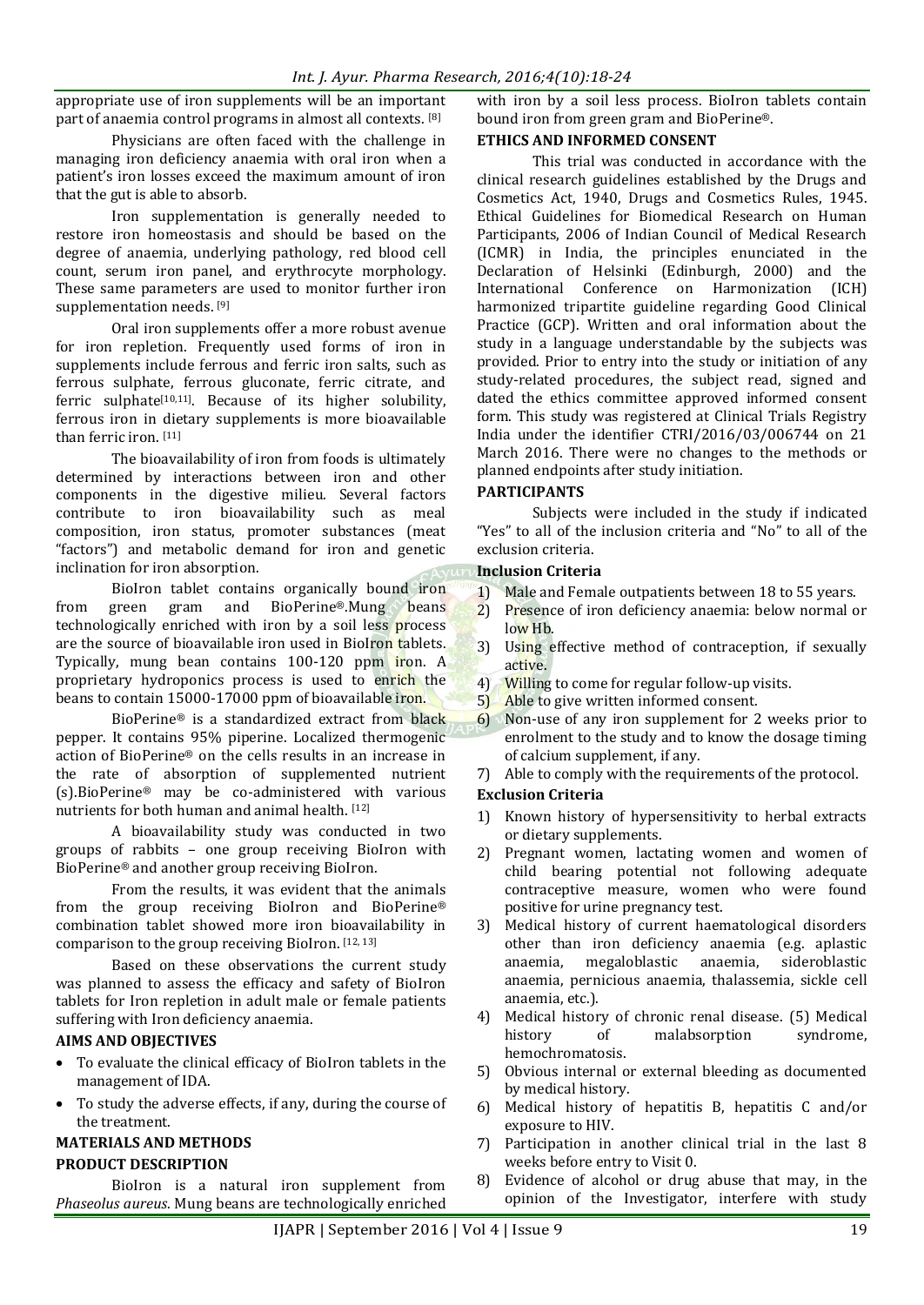compliance or prevents understanding of the objectives, investigational procedures or possible consequences of the study.

- 9) Known or suspected hypersensitivity to iron or any of the components of Investigational Product.
- 10) History of any recent surgeries undergone within past 4 weeks.

### **TRIAL DESIGN**

This non-randomized, open label, clinical trial was conducted at Life Care Hospital, Bangalore, India. Compliance with study supplement was reviewed at each visit. This was by examination of the returned supplement**.** All accountability records were incorporated into the investigator's study file. History of any medications being used currently were elicited and documented. The subjects were followed up regularly for all concomitant dosing from the time of baseline till the follow-up visit was captured and recorded. The daily food intake of the patients was recorded in the patient diaries provided to them at Visit 1 (Day 0). The same was checked and verified at subsequent visits by the investigators. The study consisted of a 56 days intervention period. Subjects met with the investigational team during screening, Day 0, Day14, Day 28, Day 56.

#### **INTERVENTION**

All enrolled subjects were asked to self-administer tablets (900 mg containing 8.5mg of elemental iron from BioIron and 2.5mg BioPerine) twice a day before food as a dietary supplement for a period of 56 days.

#### **DATA REPORTING AND MANAGEMENT**

All data were reported in the respective hospital records that were then transcribed onto the Case Report Forms (CRFs). This info entered in the CRFs were again verified by the investigators a second time. It was ensured that the source data matches with the data entered in the CRFs complying with the GCP guidelines on source verification. Data collection during this clinical study and preparation for analysis were conducted by separate and independent functional groups. Standard procedures ensured all CRFs were tracked and properly routed. The training of all the end users and clinical data management associates pertaining to the database entry and validation process was documented. The data entry operator transcribed the information from the paper CRF to the database. Validation was conducted by the data manager. The database was locked post reconciliation of all data. The locked database was provided to the statistician who was independent of the study team. The inputs were then analyzed statistically.

## **STATISTICAL ANALYSIS**

Statistical Package for the Social Sciences (SPSS) software version 17.0 was used for data analysis. 'Wilcoxon signed rank sum test' was used for appropriate data set variables to reach the best possible statistical conclusion. The baseline descriptors were summarized as means and standard deviations for continuous variables and as frequencies and percentages for categorical variables.

### **RESULTS AND DISCUSSION**

The study was initiated only after obtaining the approval from Life Care Hospital Institutional Ethics

committee. The afore mentioned ethics committee was registered under Central Drug Standard Controlled Organization (CDSCO) as per the Gazette Notification Number F.28-10/45-H (1), dated 21 DEC 1945 and last amended vide notification number G.S.R. 76 (E) dated 08 FEB 2012.

#### **PATIENT DISPOSITION AND CHARACTERISTICS**

A total of thirty patients were enrolled into the study. There were no withdrawals or dropouts in this study. Treatment compliance across various visits and overall treatment compliance for the whole study indicates that 24 (80 %) patients met 100 % treatment compliance on visit 4 (Day 56) and on an average 76.7 % met with 100 % treatment compliance during the whole study period. Demographic details of enrolled subjects were mentioned in Table 1. On the day of screening, the mean age of all the enrolled subjects was 33.7± 10.59, mean weight was 64.09  $±$  14.63kgs and mean height was 153.51  $±$  11.85 cm. The mean BMI was  $26.7 \pm 6.08$  kg/m<sup>2</sup> with 3 males (10%) and 27 females (90%) enrolled into the study. While none of the subjects were using tobacco or alcohol. None of the enrolled subjects had abnormal medical history, except for IDA**.**

#### **EFFICACY EVALUATION**

The laboratory parameters clearly demonstrate rise in Hb levels of the subjects (Figure 1). Overall results showed a significant increase in level of Hb for all the subjects when compared from screening to day 56 with statistical significance ( $p \le 0.0001$ ) (Table 02).

There was increase in overall platelet count from screening to day 56, which shows almost 40% rise of platelet count in each subject on an average.

There was an increase in total leukocyte count, while there is a slight decrease in ESR over the visits, from screening through day 56**.** This indicates that BioIron not only helps increase in serum iron but also helps in decreasing the inflammation, if any. The serum iron increased from screening to final visit and the overall Iron Binding Capacity (IBC) showed a fall in the values from  $452.7\mu$ g/dL to  $437.3\mu$ g/dL with p value 0.015 (Figure 2). Interestingly, there was slight rise in serum ferritin from screening through day 56. The serum iron increased with p value of 0.178 from screening to day 56, with increase in serum ferritin and increase in serum iron values, it could be interpreted that the study product BioIron could have released iron quickly into the systemic circulation, thereby increasing the bioavailability of BioIron for considerable period of time.

The Short Form (SF-36) Health Questionnaire has provided significant analysis of health assessment of subjects who participated in the study. Figure 3 depicts the increase in health status, while (Figure 4) shows there is a decreased fatigability in the participated subjects. The quality of life questionnaire, SF-36 Health Questionnaire and Fatigue Severity Scale both showed statistical significance ( $p \leq 0.0001$ ) which was performed by using "Non Parametric Wilcox on signed rank test". This indicated and showed better healthy condition of the subjects.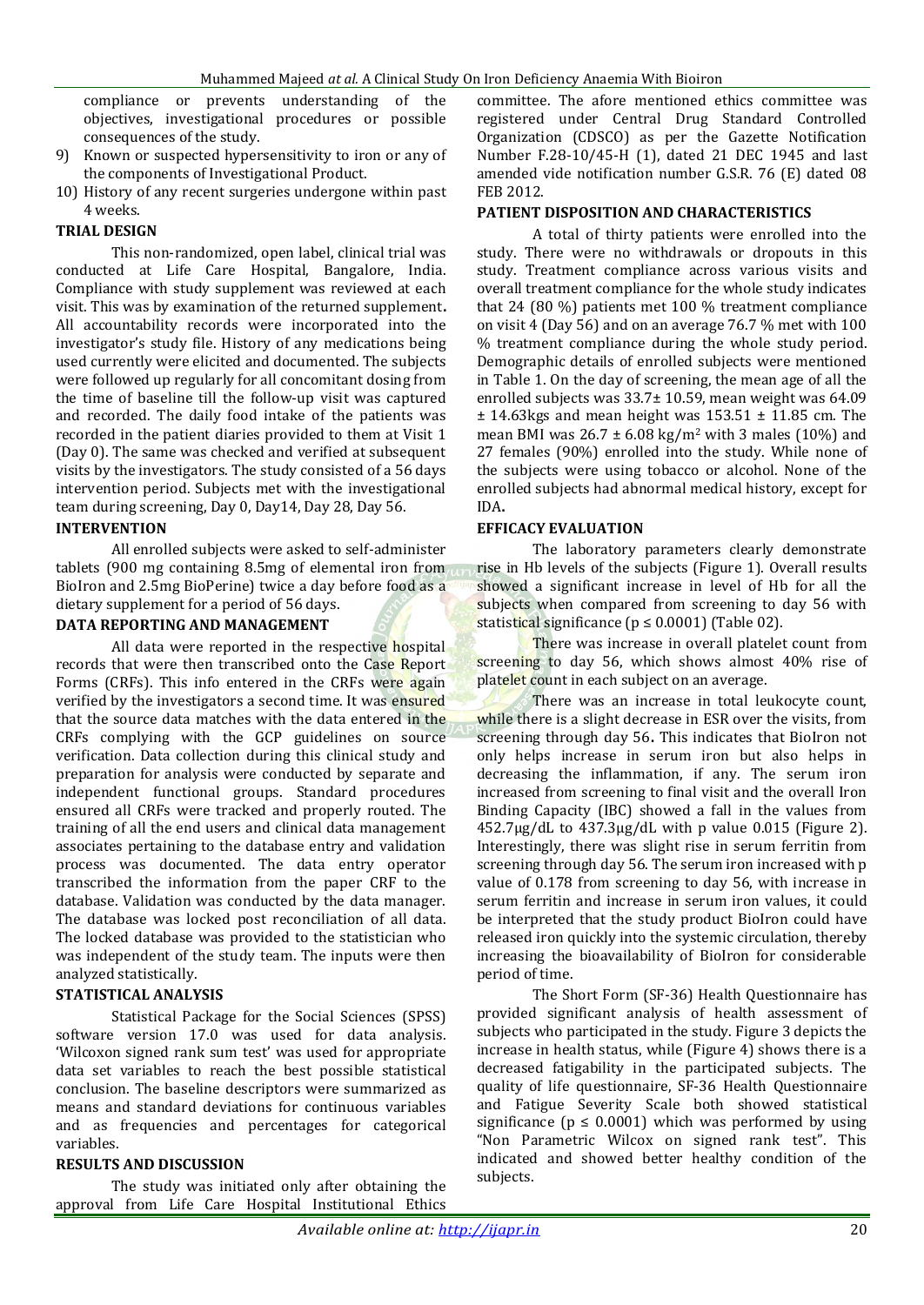#### **SAFETY EVALUATION**

During the whole course of the study it was observed that none of the subjects enrolled reported any adverse events or serious adverse events. This indicates the safety of the supplement. The present clinical study data results indicate that BioIron is safe and effective for the management of IDA.

#### **DISCUSSION:**

After 56 days treatment with BioIron, significant improvement was observed in the clinical features of IDA with P value < 0.0001. Clinical features of IDA are mainly due to quantitative and qualitative reduction of Hb and less oxygen supply in the tissues. 1 gram haemoglobin, when fully saturated, combines with 1.34 mL of oxygen, therefore, haemoglobin concentration is an index of oxygen carrying capacity of blood. With the BioIron therapy, haemoglobin status improves, body tissues get adequate oxygen, body metabolism improves, and ultimately relief in clinical symptoms was observed.

The present clinical study shows the haematinic potential of BioIron. It is evident that the treatment of iron deficiency anaemia with BioIron shows statistically significant increase of hematologic values. Blood haemoglobin level was improved significantly (P<0.0001). A significant improvement in serum iron, total iron binding capacity and serum ferritin level was obtained.

As per the observations and results found in the clinical study, BioIron is an effective dietary supplement to manage IDA.

#### **CONCLUSION**

Current clinical study shows haematinic potential of BioIron with significant results for the management of IDA.

Further, subjects enrolled in this study with IDA showed an exponential increase in Hb level when compared from screening to day 56 in correction of haematological parameters. BioIron was observed to directly affect the body stores of iron. Thus, for an iron deficient individual, this preparation is beneficial in replenishing iron stores of the body. Unlike the conventional therapy, BioIron did not impart any side effects thus, claiming BioIron to be safe for internal administration.

With no abnormal laboratory values, clinical findings or changes in vital signs and with statistical significance with respect to Hb and total iron binding capacity and other laboratory parameters, it can be proposed that BioIron is effective and safe for oral consumption in the management of IDA.

#### **ACKNOWLEDGEMENT:**

This work was sponsored and supported by Sami Labs Limited, Bangalore, India. We thank clinical trial investigator Dr. H. D. Ramachandra Prabhu, Life Care Hospital, Bangalore and their team members for conducting this clinical trial.

#### **REFERENCES:**

- 1. World Health Organisation: Nutritional Anaemia's Report of a WHO Scientific Group. WHO Technical Report Series no. 405. Geneva: WHO; 1968.
- 2. Zavaleta N, Respicio G, Garcia T. Efficacy and acceptability of two iron supplementation schedules in adolescent school girls in Lima, Peru. J Nutr. 2000; 30: 462S–464S. PMid:10721929
- 3. Royston E. The prevalence of nutritional anaemia in women in developing countries. A critical review of available information. World Health Stat. 1982; 35: 52–91. PMid:6188283
- 4. Crichton R. Iron Metabolism: From Molecular Mechanisms to Clinical Consequences. 3rd ed. West Sussex, UK: John Wiley and Sons, 2009; 17–56:141– 325.
- 5. Harvey JW. Iron metabolism and its disorders. In: Kaneko JJ, Harvey JW, Bruss ML, eds. Clinical Biochemistry of Domestic Animals. 6th ed. Burlington, Massachusetts: Elsevier, 2008:259–285
- 6. N.F.H.S 3rd. International Institute for Population Science; 2006. National Family Health Survey for India conducted by Mumbai, India.
- 7. Tanu Anand, Pragya Sharma, [Gopal K. Ingle.](javascript:void(0);) Issues in prevention of iron deficiency anaemia in India. July Volume 30, Issues 7-8, Pages 764–770.
- 8. Rebecca J. Stoltzfus, Michele L. Dreyfuss. Guidelines for the Use of Iron Supplements to Prevent and Treat Iron Deficiency Anaemia.
- 9. Dinaz Z. Naigamwalla, Jinelle A. Webb, UrsGiger. Iron deficiency anaemia. Can Vet J 2012; 53:250–256.
- 10. Murray-Kolbe LE, Beard J. Iron. In: Coates PM, Betz JM, Blackman MR, et al., eds. Encyclopaedia of Dietary Supplements. 2nd ed. London and New York: Informa Healthcare; 2010:432-8.
- 11. Manoguerra AS, Erdman AR, Booze LL, Christianson G, Wax PM, Scharman EJ, et al. Iron ingestion: an evidence-based consensus guideline for out-ofhospital management. ClinToxicol (Phila) 2005; 43:553-70.
- 12. Targeting optimal nutrient absorption with phytonutrients http://www.BioPerine.com/Targeting Optimal Nutrient Absorption with Phytonutrients .pdf. Access date: 13 Feb 2016.
- 13. Muhammed Majeed, Priti Vaidyanathan, Pallavi Kiradi, Shaheen Majeed, Kiran Kumar Vuppala. An evaluation of bioavailability enhancement of organic elemental iron with BioPerine® in rabbits.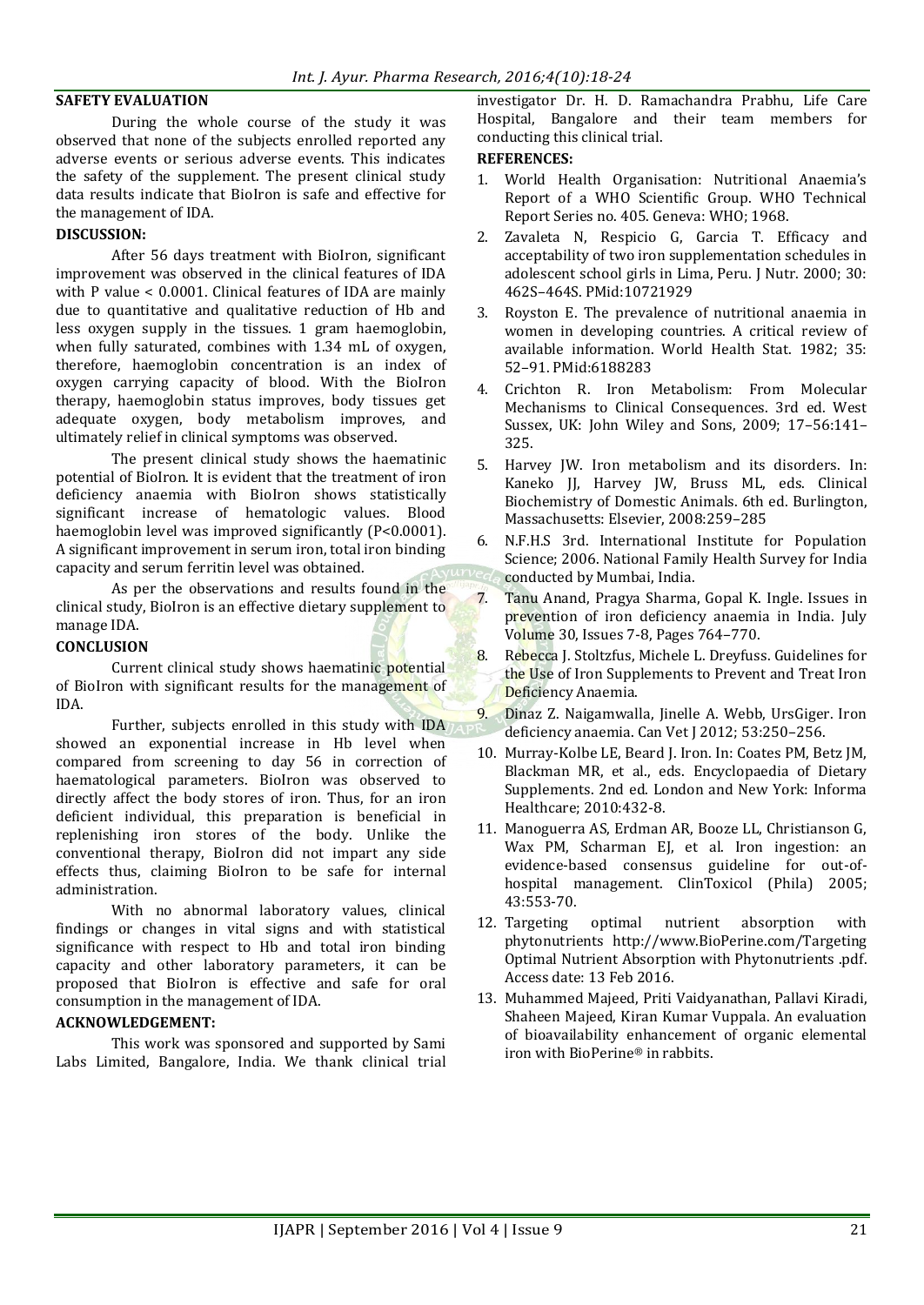| Muhammed Majeed at al. A Clinical Study On Iron Deficiency Anaemia With Bioiron |
|---------------------------------------------------------------------------------|
|---------------------------------------------------------------------------------|

|                  |                                      | <b>Table 1: Demographic Characteristics</b>                                                     |               |                      |  |  |  |
|------------------|--------------------------------------|-------------------------------------------------------------------------------------------------|---------------|----------------------|--|--|--|
| <b>Parameter</b> |                                      | <b>Statistics</b>                                                                               |               | BioIron (N=30)       |  |  |  |
|                  |                                      | $\mathbf N$                                                                                     |               | 30                   |  |  |  |
|                  |                                      | Mean                                                                                            |               | 33.7                 |  |  |  |
|                  | Age (years)                          | <b>SD</b>                                                                                       |               | 10.59                |  |  |  |
|                  |                                      | Median                                                                                          |               | 32                   |  |  |  |
|                  |                                      | (Min, Max)                                                                                      |               | (18, 55)             |  |  |  |
|                  |                                      | N                                                                                               |               | 30                   |  |  |  |
|                  |                                      | Mean                                                                                            |               | 64.09                |  |  |  |
|                  | Weight (kg)                          | <b>SD</b>                                                                                       |               | 14.63                |  |  |  |
|                  |                                      | Median                                                                                          |               | 65.90                |  |  |  |
|                  |                                      | (Min, Max)                                                                                      |               | (35, 88)             |  |  |  |
|                  |                                      | N                                                                                               |               | 30                   |  |  |  |
|                  |                                      | Mean                                                                                            |               | 153.51               |  |  |  |
|                  | Height (cm)                          | <b>SD</b>                                                                                       |               | 11.85                |  |  |  |
|                  |                                      | Median                                                                                          |               | 154.65               |  |  |  |
|                  |                                      | (Min, Max)                                                                                      |               | (106, 170)           |  |  |  |
|                  |                                      | N                                                                                               |               | 30                   |  |  |  |
|                  |                                      | Mean                                                                                            |               | 26.70                |  |  |  |
|                  | Body Mass Index (kg/m <sup>2</sup> ) | <b>SD</b>                                                                                       |               | 6.08                 |  |  |  |
|                  |                                      | Median                                                                                          |               | 25.82                |  |  |  |
|                  |                                      | (Min, Max)                                                                                      |               | (15, 38)             |  |  |  |
|                  |                                      | Male                                                                                            |               | $3(10\%)$            |  |  |  |
|                  | Gender                               | Female                                                                                          |               | 27(90%)              |  |  |  |
|                  | <b>Tobacco History</b>               | User                                                                                            |               | 0                    |  |  |  |
|                  | [n (%)]                              | <b>Non User</b>                                                                                 |               | 30(100%)             |  |  |  |
|                  | Drinking History                     | <b>Drinker</b>                                                                                  |               | $\theta$             |  |  |  |
|                  | [n (%)]                              | Non Drinker                                                                                     |               | 30(100%)             |  |  |  |
|                  | Vegetarian / Non Vegetarian          | Vegetarian                                                                                      |               | 2(6.67%)             |  |  |  |
|                  | [n (%)]                              | Non Vegetarian                                                                                  |               | 28(93.33%)           |  |  |  |
|                  |                                      | N= Total number of subjects in the group                                                        |               |                      |  |  |  |
|                  |                                      | n= number of subjects in the given category                                                     |               |                      |  |  |  |
|                  |                                      | <b>SD</b> = Standard Deviation                                                                  |               |                      |  |  |  |
|                  |                                      | (Min, Max)= (Minimum, Maximum)                                                                  |               |                      |  |  |  |
|                  |                                      | Analysis of mean change from Screening to Day 56 using non-parametric Wilcoxon signed rank test |               |                      |  |  |  |
| <b>Parameter</b> |                                      | <b>Visit</b>                                                                                    | <b>Median</b> | Wilcoxon signed rank |  |  |  |
| $(n=30)$         |                                      |                                                                                                 | (IQR)         | test P-value         |  |  |  |
|                  |                                      | Scrooning                                                                                       | 1195(15)      |                      |  |  |  |

| <b>Parameter</b>                  | <b>Visit</b>                         | <b>Median</b>  | Wilcoxon signed rank |  |  |
|-----------------------------------|--------------------------------------|----------------|----------------------|--|--|
| $(n=30)$                          |                                      | (IQR)          | test P-value         |  |  |
|                                   | Screening                            | 11.95(1.5)     |                      |  |  |
| Haemoglobin (g/dL)                | 12.80(1.5)<br>Day 56                 |                | 0.0001               |  |  |
|                                   | Mean Change from screening to Day 56 | 0.50(3.25)     |                      |  |  |
| <b>Platelet Count</b>             | Screening                            | 287000 (72250) | 0.0001               |  |  |
|                                   | Day 56                               | 319000 (76750) |                      |  |  |
| $\frac{1}{2}$ ( $\frac{1}{2}$ mm) | Mean Change from screening to Day 56 | 23500 (30500)  |                      |  |  |
|                                   | Screening                            | 7800 (2150)    |                      |  |  |
| Leukocyte count<br>(cells/cu mm)  | Day 56                               | 9000 (1775)    | 0.0001               |  |  |
|                                   | Mean Change from screening to Day 56 | 750 (1175)     |                      |  |  |
| Erythrocyte                       | Screening                            | 22(7)          |                      |  |  |
| Sedimentation                     | Day 56                               | 18(8)          | 0.001                |  |  |
| Rate(mm/hr)                       | Mean Change from screening to Day 56 | $-2.50(4)$     |                      |  |  |
| Serum Iron                        | Screening                            | 59.00 (41.0)   |                      |  |  |
| $(\mu g/dL)$                      | Day 56                               | 53.00 (50.8)   | 0.178                |  |  |
|                                   | Mean Change from screening to Day 56 | 5.0(27.50)     |                      |  |  |
| <b>Total Iron Binding</b>         | Screening                            | 458.00 (96)    |                      |  |  |
| Capacity                          | Day 56                               | 428.50 (75)    | 0.015                |  |  |
| $(\mu g/dL)$                      | Mean Change from screening to Day 56 | $-9.5(29.0)$   |                      |  |  |
| Serum Ferritin                    | Screening                            | 10.30 (37.64)  |                      |  |  |
| (ng/mL)                           | Day 56                               | 27.50 (38.18)  | 0.082                |  |  |
|                                   | Mean Change from screening to Day 56 | 3.30 (31.37)   |                      |  |  |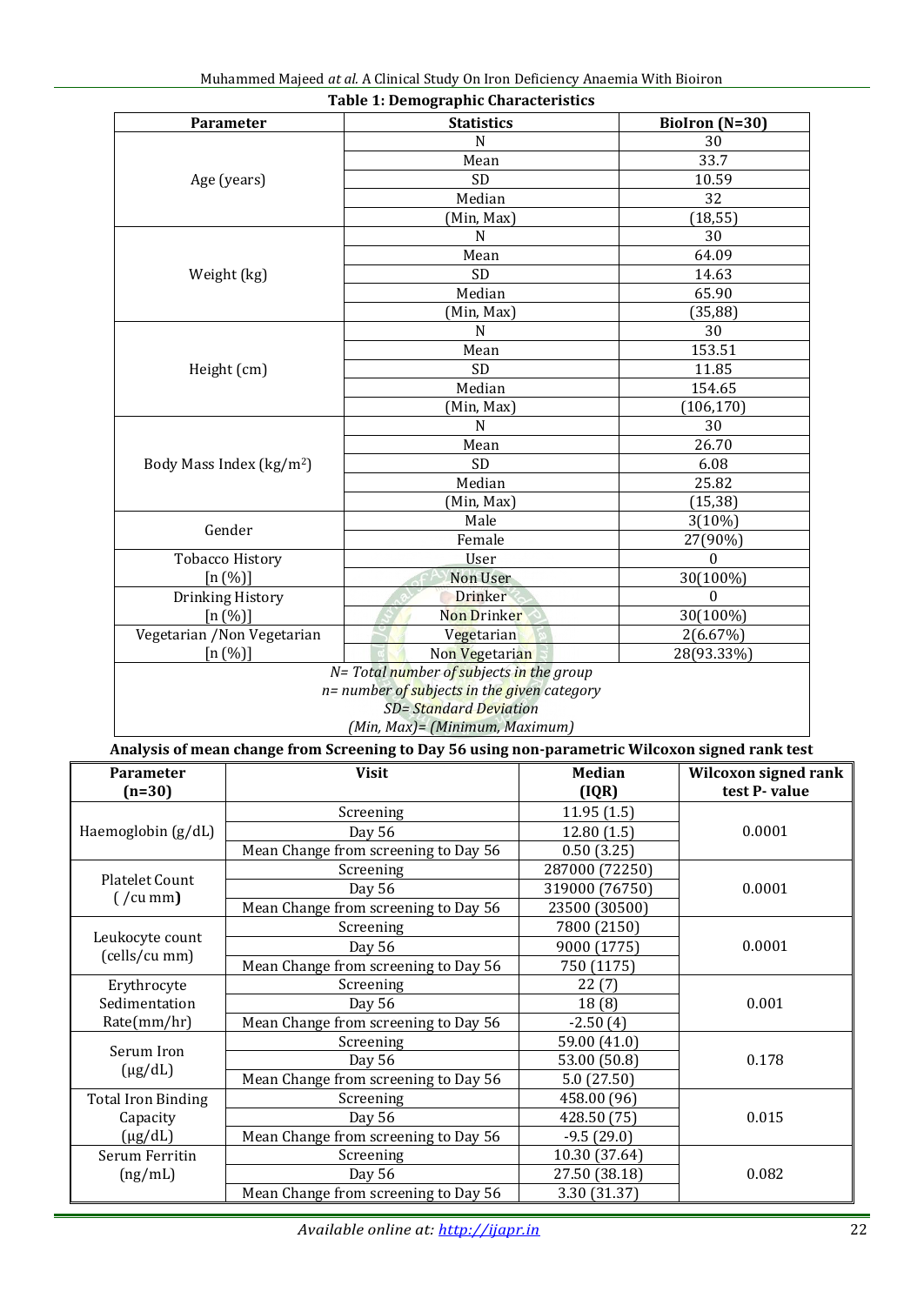### *Int. J. Ayur. Pharma Research, 2016;4(10):18-24*

**Table 2: Analysis of mean change from Screening to Day 56 using non-parametric Wilcox on signed rank test**

| <b>Parameter</b>                                  | <b>Visit</b>                                                                                                       | $\mathbf n$ | <b>Median (IQR)</b> | <b>Wilcox on signed</b><br>rank test P- value |
|---------------------------------------------------|--------------------------------------------------------------------------------------------------------------------|-------------|---------------------|-----------------------------------------------|
| Haemoglobin (g/dL)                                | 30<br>Mean Change from screening to Day 56                                                                         |             | 0.50(3.25)          | $0.0001***$                                   |
| Platelet Count (/cu mm)                           | Mean Change from screening to Day 56                                                                               |             | 23500(30500)        | $0.0001***$                                   |
| Leukocyte count(cells/cu mm)                      | Mean Change from screening to Day 56                                                                               |             | 750(1175)           | $0.0001***$                                   |
| <b>Erythrocyte Sedimentation</b><br>Rate (mm/hr)  | Mean Change from screening to Day 56                                                                               |             | $-2.50(4)$          | $0.001**$                                     |
| Serum Iron $(\mu g/dL)$                           | Mean Change from screening to Day 56                                                                               |             | 5.0(27.50)          | 0.178                                         |
| <b>Total Iron Binding</b><br>$Capacity(\mu g/dL)$ | Mean Change from screening to Day 56                                                                               |             | $-9.5(29.0)$        | $0.015*$                                      |
| Serum Ferritin (ng/mL)                            | Mean Change from screening to Day 56                                                                               |             | 3.30(31.37)         | 0.082                                         |
|                                                   | $n = number of subjects in the given category$<br>$I \cap D$ , $I_{n+1}$ and $I_{n+1}$ and $I_{n+1}$ and $I_{n+1}$ |             |                     |                                               |

*IQR= Inter quartile range*

# **TABLE 3: Analysis of change from screening to visit 5 for SF-36 questionnaire and Fatigue severity scale**

| <b>Parameter</b>                                                                                       | Visit                                            | n  | Mean(SD)      | Median(IQR)   | Wilcox on signed<br>rank test P value |
|--------------------------------------------------------------------------------------------------------|--------------------------------------------------|----|---------------|---------------|---------------------------------------|
| $SF-36$<br>questionnaire                                                                               | Change from Screening to Visit 5<br>(Day -56)    | 30 | 6.89(7.58)    | 2.56(8.99)    | $0.0001***$                           |
| Fatigue<br>severity scale                                                                              | Change from Screening to Visit 5<br>$(Day - 56)$ | 30 | $-1.07(0.65)$ | $-1.00(0.40)$ | $0.0001***$                           |
| n : number of subjects in given characteristics<br>SD: Standard deviation<br>IQR: Inter quartile range |                                                  |    |               |               |                                       |

#### **FIGURES**